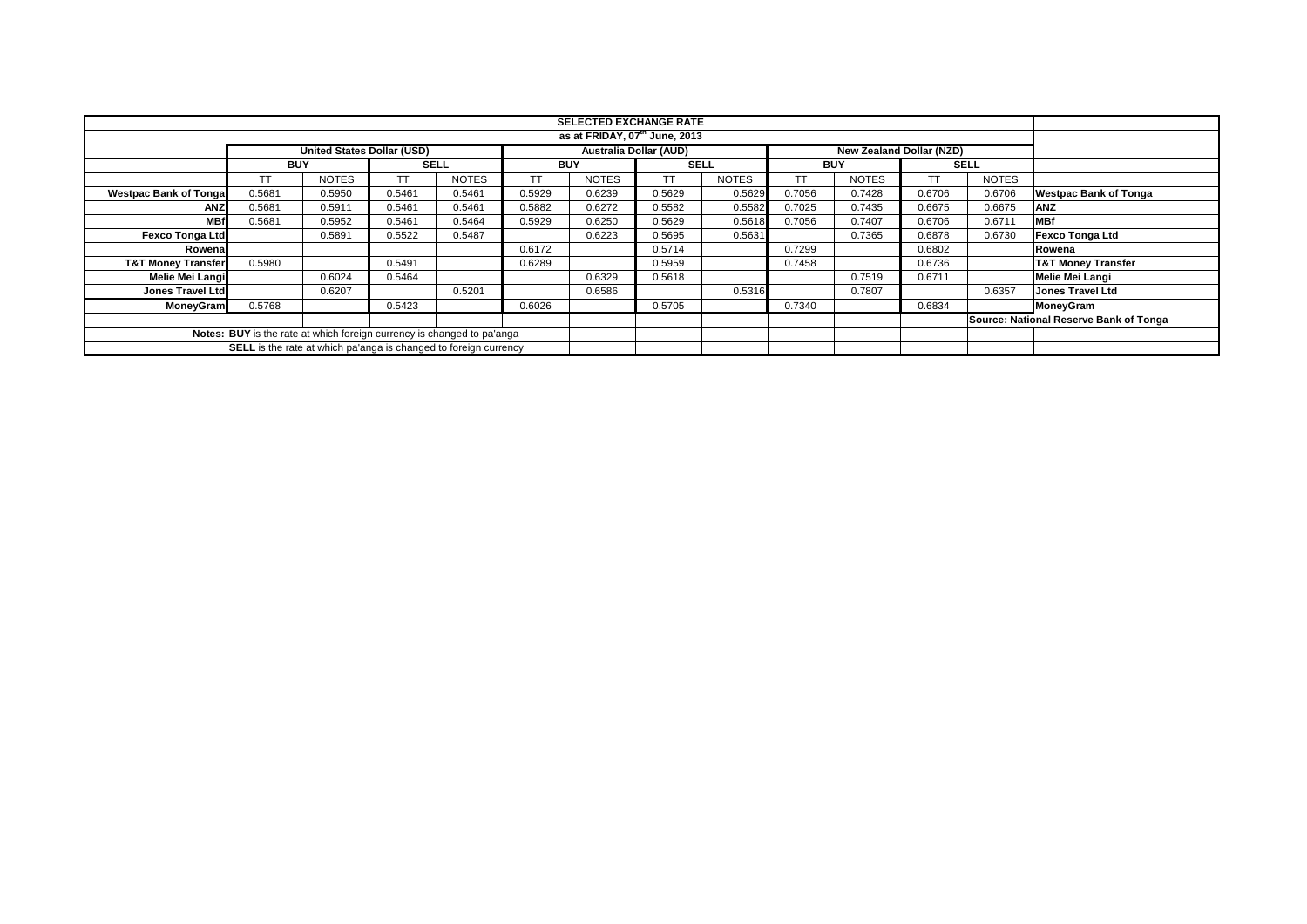|                                                                        |            |                                   |             |              |            | <b>SELECTED EXCHANGE RATE</b><br>as at FRIDAY, 14 <sup>th</sup> June, 2013 |                               |              |                                 |              |             |              |                                        |
|------------------------------------------------------------------------|------------|-----------------------------------|-------------|--------------|------------|----------------------------------------------------------------------------|-------------------------------|--------------|---------------------------------|--------------|-------------|--------------|----------------------------------------|
|                                                                        |            |                                   |             |              |            |                                                                            |                               |              |                                 |              |             |              |                                        |
|                                                                        |            | <b>United States Dollar (USD)</b> |             |              |            |                                                                            | <b>Australia Dollar (AUD)</b> |              | <b>New Zealand Dollar (NZD)</b> |              |             |              |                                        |
|                                                                        | <b>BUY</b> |                                   | <b>SELL</b> |              | <b>BUY</b> |                                                                            | <b>SELL</b>                   |              | <b>BUY</b>                      |              | <b>SELL</b> |              |                                        |
|                                                                        | T          | <b>NOTES</b>                      |             | <b>NOTES</b> |            | <b>NOTES</b>                                                               | <b>TT</b>                     | <b>NOTES</b> |                                 | <b>NOTES</b> | <b>TT</b>   | <b>NOTES</b> |                                        |
| <b>Westpac Bank of Tonga</b>                                           | 0.5701     | 0.5970                            | 0.5481      | 0.5481       | 0.5950     | 0.6260                                                                     | 0.5650                        | 0.5650       | 0.7053                          | 0.7425       | 0.6703      | 0.6703       | <b>Westpac Bank of Tonga</b>           |
| ANZ                                                                    | 0.5701     | 0.5931                            | 0.5481      | 0.5481       | 0.5888     | 0.6278                                                                     | 0.5588                        | 0.5588       | 0.7004                          | 0.7414       | 0.6654      | 0.6654       | <b>ANZ</b>                             |
| <b>MBf</b>                                                             | 0.5701     | 0.5952                            | 0.5481      | 0.5495       | 0.5950     | 0.6250                                                                     | 0.5650                        | 0.5650       | 0.7053                          | 0.7407       | 0.6703      | 0.6711       | <b>MBf</b>                             |
| <b>Fexco Tonga Ltd</b>                                                 |            | 0.5911                            | 0.5521      | 0.5506       |            | 0.6230                                                                     | 0.5677                        | 0.5636       |                                 | 0.7343       | 0.6821      | 0.6710       | <b>Fexco Tonga Ltd</b>                 |
| Rowenal                                                                |            |                                   |             |              | 0.6250     |                                                                            | 0.5714                        |              | 0.7352                          |              | 0.6756      |              | Rowena                                 |
| <b>T&amp;T Money Transfer</b>                                          | 0.6000     |                                   | 0.5511      |              | 0.6290     |                                                                            | 0.5680                        |              | 0.7435                          |              | 0.6719      |              | <b>T&amp;T Money Transfer</b>          |
| <b>MoneyGram</b>                                                       | 0.5768     |                                   | 0.5423      |              | 0.5969     |                                                                            | 0.5650                        |              | 0.7233                          |              | 0.6734      |              | MoneyGram                              |
|                                                                        |            |                                   |             |              |            |                                                                            |                               |              |                                 |              |             |              | Source: National Reserve Bank of Tonga |
| Notes: BUY is the rate at which foreign currency is changed to pa'anga |            |                                   |             |              |            |                                                                            |                               |              |                                 |              |             |              |                                        |
| SELL is the rate at which pa'anga is changed to foreign currency       |            |                                   |             |              |            |                                                                            |                               |              |                                 |              |             |              |                                        |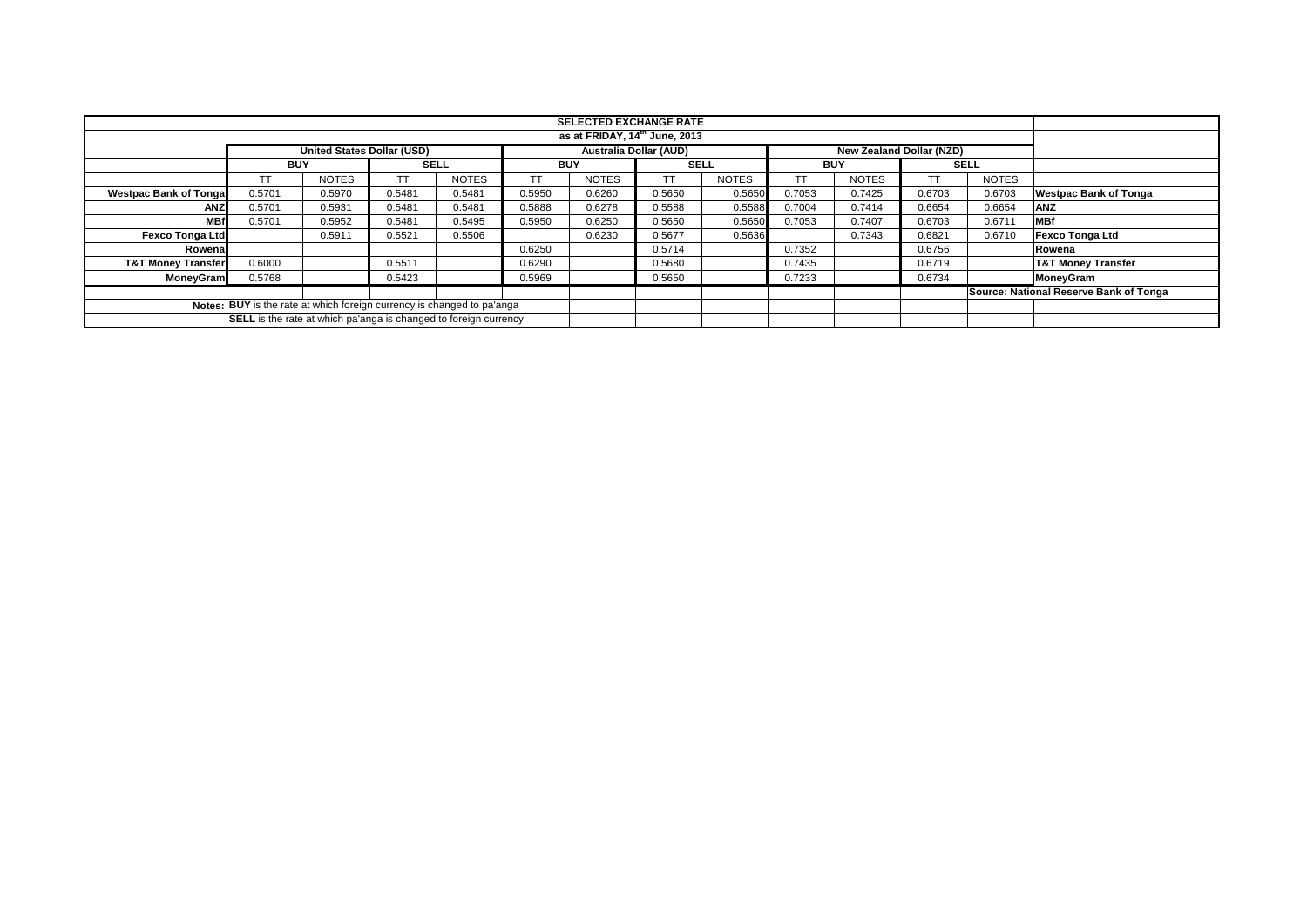|                                                                        |                                                                         |                                                                                                |             |              |            | <b>SELECTED EXCHANGE RATE</b><br>as at FRIDAY, 21 <sup>st</sup> June, 2013 |             |              |            |              |             |              |                                        |
|------------------------------------------------------------------------|-------------------------------------------------------------------------|------------------------------------------------------------------------------------------------|-------------|--------------|------------|----------------------------------------------------------------------------|-------------|--------------|------------|--------------|-------------|--------------|----------------------------------------|
|                                                                        |                                                                         |                                                                                                |             |              |            |                                                                            |             |              |            |              |             |              |                                        |
|                                                                        |                                                                         | <b>United States Dollar (USD)</b><br><b>Australia Dollar (AUD)</b><br>New Zealand Dollar (NZD) |             |              |            |                                                                            |             |              |            |              |             |              |                                        |
|                                                                        | <b>BUY</b>                                                              |                                                                                                | <b>SELL</b> |              | <b>BUY</b> |                                                                            | <b>SELL</b> |              | <b>BUY</b> |              | <b>SELL</b> |              |                                        |
|                                                                        | TT                                                                      | <b>NOTES</b>                                                                                   | ТT          | <b>NOTES</b> | ТT         | <b>NOTES</b>                                                               | TΤ          | <b>NOTES</b> | ТT         | <b>NOTES</b> | TT          | <b>NOTES</b> |                                        |
| <b>Westpac Bank of Tonga</b>                                           | 0.5570                                                                  | 0.5839                                                                                         | 0.5350      | 0.5350       | 0.6076     | 0.6386                                                                     | 0.5776      | 0.5776       | 0.7170     | 0.7542       | 0.6820      | 0.6820       | Westpac Bank of Tonga                  |
| <b>ANZ</b>                                                             | 0.5570                                                                  | 0.5800                                                                                         | 0.5350      | 0.5350       | 0.6025     | 0.6415                                                                     | 0.5725      | 0.5725       | 0.7137     | 0.7547       | 0.6787      | 0.6787       | <b>ANZ</b>                             |
| <b>MBf</b>                                                             | 0.5570                                                                  | 0.5848                                                                                         | 0.5350      | 0.5348       | 0.6076     | 0.6369                                                                     | 0.5776      | 0.5780       | 0.7170     | 0.7519       | 0.6820      | 0.6803       | MBf                                    |
| <b>Fexco Tonga Ltd</b>                                                 |                                                                         | 0.5776                                                                                         | 0.5543      | 0.5380       |            | 0.6374                                                                     | 0.5843      | 0.5767       |            | 0.7482       | 0.7148      | 0.6837       | Fexco Tonga Ltd                        |
| Rowena                                                                 |                                                                         |                                                                                                |             |              | 0.6024     |                                                                            | 0.5917      |              | 0.7352     |              | 0.6944      |              | Rowena                                 |
| <b>T&amp;T Money Transfer</b>                                          |                                                                         |                                                                                                |             |              | 0.6416     |                                                                            | 0.5806      |              | 0.7572     |              | 0.6850      |              | <b>T&amp;T Money Transfer</b>          |
| Melie Mei Langi                                                        |                                                                         | 0.5917                                                                                         | 0.5348      |              |            | 0.6452                                                                     | 0.5780      |              |            | 0.7634       | 0.6803      |              | Melie Mei Langi                        |
| Jones Travel Ltd                                                       |                                                                         | 0.6090                                                                                         |             | 0.5095       |            | 0.6736                                                                     |             | 0.5452       |            | 0.7924       |             | 0.6464       | <b>Jones Travel Ltd</b>                |
| MoneyGram                                                              | 0.5665                                                                  |                                                                                                | 0.5327      |              | 0.6147     |                                                                            | 0.5819      |              | 0.7409     |              | 0.6897      |              | MoneyGram                              |
|                                                                        |                                                                         |                                                                                                |             |              |            |                                                                            |             |              |            |              |             |              | Source: National Reserve Bank of Tonga |
| Notes: BUY is the rate at which foreign currency is changed to pa'anga |                                                                         |                                                                                                |             |              |            |                                                                            |             |              |            |              |             |              |                                        |
|                                                                        | <b>SELL</b> is the rate at which pa'anga is changed to foreign currency |                                                                                                |             |              |            |                                                                            |             |              |            |              |             |              |                                        |